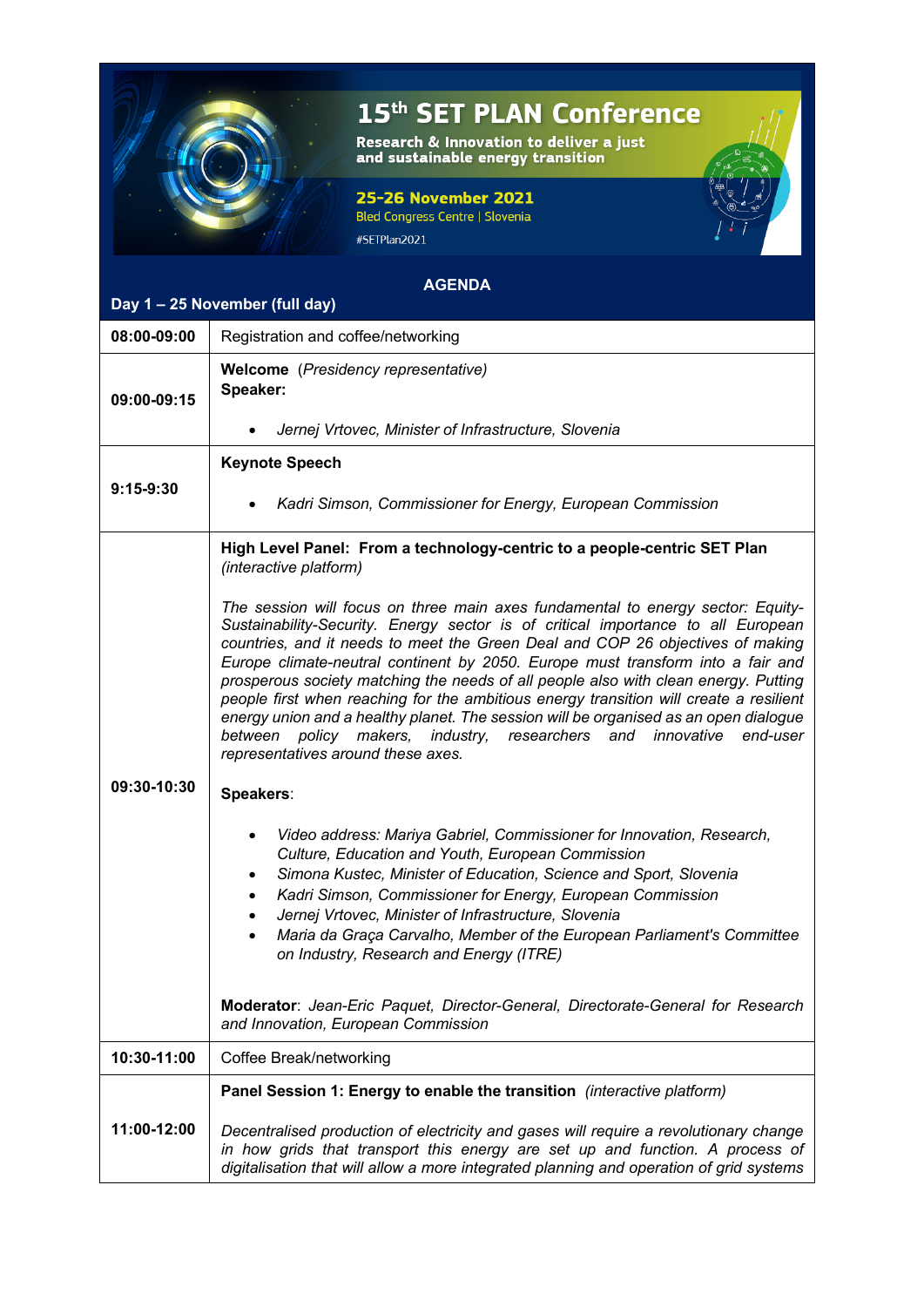|             | in electricity, gas as well as heating and cooling sectors, is needed in order to enable<br>the transition from today's way of how energy flows to the future ways. Electricity grid<br>systems are most advanced in this aspect, while the grids for new gas fuels (e.g. low<br>carbon fuels and hydrogen) and heating systems are less prepared for this change.<br>The session will focus on: How to increase the share of renewables to match our<br>Green Deal objectives? What digital technologies and innovations do we need to<br>enable a more flexible and efficient handling of clean energy production and<br>consumption for the benefit of the end user? How can the SET Plan help further? |
|-------------|------------------------------------------------------------------------------------------------------------------------------------------------------------------------------------------------------------------------------------------------------------------------------------------------------------------------------------------------------------------------------------------------------------------------------------------------------------------------------------------------------------------------------------------------------------------------------------------------------------------------------------------------------------------------------------------------------------|
|             | <b>Speakers:</b>                                                                                                                                                                                                                                                                                                                                                                                                                                                                                                                                                                                                                                                                                           |
|             | Marko Topič, Chairman, European Technology and Innovation Platform<br>Photovoltaics<br>Henrik Madsen, Professor, Head of section, Department of Applied<br>Mathematics and Computer Science, Technical University of Denmark<br>Paul Voss, Managing Director, Euroheat & Power<br>$\bullet$<br>Helena Gerard, Senior Researcher, EnergyVille, VITO and co-chair of the<br><b>Bridge Regulatory Working Group</b>                                                                                                                                                                                                                                                                                           |
|             | <b>Moderator:</b> Paula Pinho, Director, Directorate B - Just Transition, Consumers,<br>Energy Efficiency and Innovation, Directorate-General for Energy, European<br>Commission                                                                                                                                                                                                                                                                                                                                                                                                                                                                                                                           |
|             | <b>Show case: Best Practice for Smart Grids</b>                                                                                                                                                                                                                                                                                                                                                                                                                                                                                                                                                                                                                                                            |
| 12:00-12:30 | The operator of Slovenia's electric power transmission network, ELES, will present<br>their experiences in how to innovatively design and implement international smart grid<br>projects such as the PCI project SINCRO.GRID and the Horizon 2020 projects<br>FutureFlow and NEDO. In addition, questions on how to face regional challenges<br>related to the integration of larger amounts of renewables into the grid, on<br>empowerment of consumers and on creation of new business models will be<br>addressed.                                                                                                                                                                                      |
|             | Speakers:                                                                                                                                                                                                                                                                                                                                                                                                                                                                                                                                                                                                                                                                                                  |
|             | Darko Kramar, Assistant Director in the TSO Division, ELES d.o.o.<br>Simon Tot, Head of Strategic Innovation Project Coordination, ELES d.o.o.                                                                                                                                                                                                                                                                                                                                                                                                                                                                                                                                                             |
|             | <b>Moderator:</b> Hélène Chraye, Head of Unit, Clean Energy Transition, Directorate C -<br>Clean Planet, Directorate-General for Research and Innovation, European<br>Commission                                                                                                                                                                                                                                                                                                                                                                                                                                                                                                                           |
|             | Outreach intelligence: Regulatory activities on fostering innovation                                                                                                                                                                                                                                                                                                                                                                                                                                                                                                                                                                                                                                       |
| 12:30-13:00 | The objectives of the European Green Deal require not only large investments into<br>energy infrastructures, but also increasing the efficiency of the use of existing<br>infrastructures. In this regard, the EU Agency for the Cooperation of Energy<br>Regulators (ACER) understands innovation as the main facilitator of efficiency and<br>thus one of the core contributors to the green transition. As existing incentives<br>appear relatively inefficient, regulatory frameworks need to adapt in order to boost<br>the uptake of innovative solutions. ACER will present its work on fostering innovation<br>and discuss potential new perspectives on regulatory incentives.                    |
|             | Speakers:                                                                                                                                                                                                                                                                                                                                                                                                                                                                                                                                                                                                                                                                                                  |
|             | Jan Kostevc, Team Leader, Energy Infrastructure, European Union Agency<br>for the Cooperation of Energy Regulators (ACER)                                                                                                                                                                                                                                                                                                                                                                                                                                                                                                                                                                                  |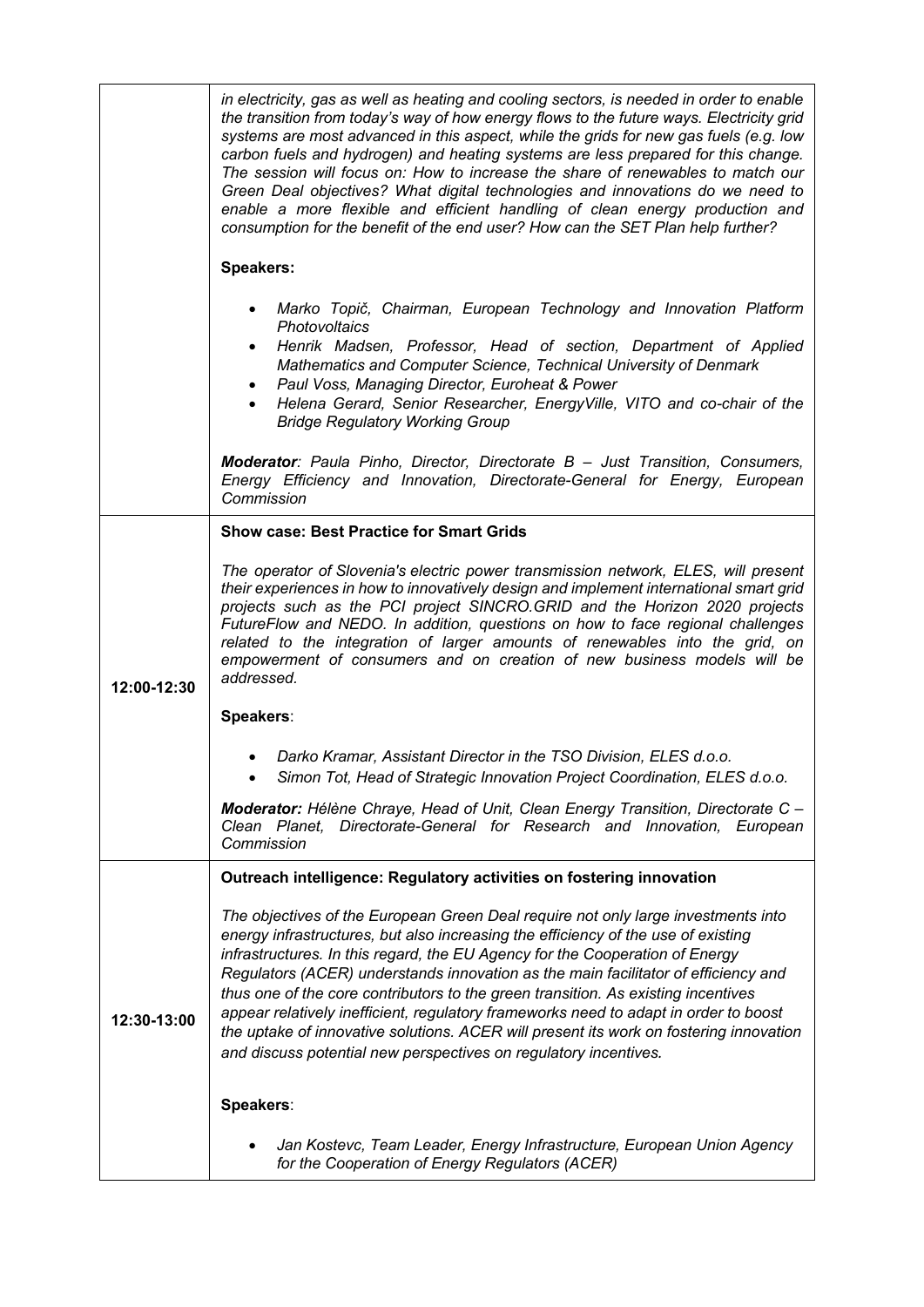|             | Vera Silva, T&D Europe Vice-President, Chief Technology Officer, GE Grid<br>Solutions                                                                                                                                                                                                                                                                                                                                                                                                                                                                                                                                                                                                                                                                                                                                                                                                                                                                                                                                      |
|-------------|----------------------------------------------------------------------------------------------------------------------------------------------------------------------------------------------------------------------------------------------------------------------------------------------------------------------------------------------------------------------------------------------------------------------------------------------------------------------------------------------------------------------------------------------------------------------------------------------------------------------------------------------------------------------------------------------------------------------------------------------------------------------------------------------------------------------------------------------------------------------------------------------------------------------------------------------------------------------------------------------------------------------------|
|             | <b>Moderator:</b>                                                                                                                                                                                                                                                                                                                                                                                                                                                                                                                                                                                                                                                                                                                                                                                                                                                                                                                                                                                                          |
|             | Vincent Berrutto, Head of Unit responsible for innovation, research, digitalisation,<br>and competitiveness at the Directorate-General for Energy, European Commission                                                                                                                                                                                                                                                                                                                                                                                                                                                                                                                                                                                                                                                                                                                                                                                                                                                     |
| 13:00-14:30 | <b>Lunch/networking</b>                                                                                                                                                                                                                                                                                                                                                                                                                                                                                                                                                                                                                                                                                                                                                                                                                                                                                                                                                                                                    |
| 14:30-15:30 | Panel Session 2: Energy for sustainable and inclusive society (interactive<br>platform)                                                                                                                                                                                                                                                                                                                                                                                                                                                                                                                                                                                                                                                                                                                                                                                                                                                                                                                                    |
|             | New materials, new crosscutting technologies, RES integration and new storage<br>capacity through batteries or hydrogen will drive the energy efficiency and flexibility of<br>built environment and mobility systems. However, to enable the diffusion of these<br>climate-friendly technologies we must ensure they are accepted by citizens, which can<br>often be challenging. Society's support of the low-carbon transition as well as<br>engagement and empowerment of local communities is a key element for moving<br>forward. The session is aimed at setting a holistic vision on how SET plan actions<br>related to buildings, positive energy districts or mobility for all, will be central for<br>implementing different EU and global strategies (e.g. Renovation Wave, Circularity<br>action Plan, the New European Bauhaus, Recommendation on Energy Poverty, UN<br>Sustainable Development Goals). These strategies are pivotal to improving, in a fair<br>way, the places where we work, live or move. |
|             | <b>Speakers:</b>                                                                                                                                                                                                                                                                                                                                                                                                                                                                                                                                                                                                                                                                                                                                                                                                                                                                                                                                                                                                           |
|             | Robert Dominko, Research Professor, National Institute of Chemistry and<br>Professor of Ljubljana University<br>Paul Cartuyvels, International Affairs Managing Director, Bouygues Europe &<br>President, European Construction Technology Platform (ECTP)<br>Karen Vancluysen, Secretary General, Polis Network<br>٠<br>Susana Batel, Researcher, Center for Social Research and Intervention (CIS-<br>ISCTE), University Institute of Lisbon<br>Michela Magas, Chair, Industry Commons Foundation                                                                                                                                                                                                                                                                                                                                                                                                                                                                                                                        |
|             | Moderator: Piotr Szymanski, Director, Directorate C - Energy, Transport and Climate,<br>Joint Research Centre, European Commission                                                                                                                                                                                                                                                                                                                                                                                                                                                                                                                                                                                                                                                                                                                                                                                                                                                                                         |
| 15:30-16:00 | Coffee Break/networking                                                                                                                                                                                                                                                                                                                                                                                                                                                                                                                                                                                                                                                                                                                                                                                                                                                                                                                                                                                                    |
| 16:00-17:00 | Panel Session 3: Energy for smart industrial growth (interactive platform)<br>New ambitious climate targets require us to step up with the development and<br>deployment of clean energy. Will hydrogen and other enablers (including synthetic<br>fuels) develop fast enough to allow decarbonisation of energy production and<br>utilisation in industry? What could be the best energy mix for the economy and will it<br>include new nuclear technologies (small modular reactors)? How will clean energy<br>transition influence the competitiveness of the European industry at both production<br>cost and for producing equipment for energy (to produce, to store, to transform and to<br>use)?<br>Speakers:                                                                                                                                                                                                                                                                                                      |
|             |                                                                                                                                                                                                                                                                                                                                                                                                                                                                                                                                                                                                                                                                                                                                                                                                                                                                                                                                                                                                                            |
|             | Josef Sobolewski, Chairman, European Nuclear Cogeneration Industry<br>Initiative (NC2I) & Member, Governing Board of SNEPT                                                                                                                                                                                                                                                                                                                                                                                                                                                                                                                                                                                                                                                                                                                                                                                                                                                                                                 |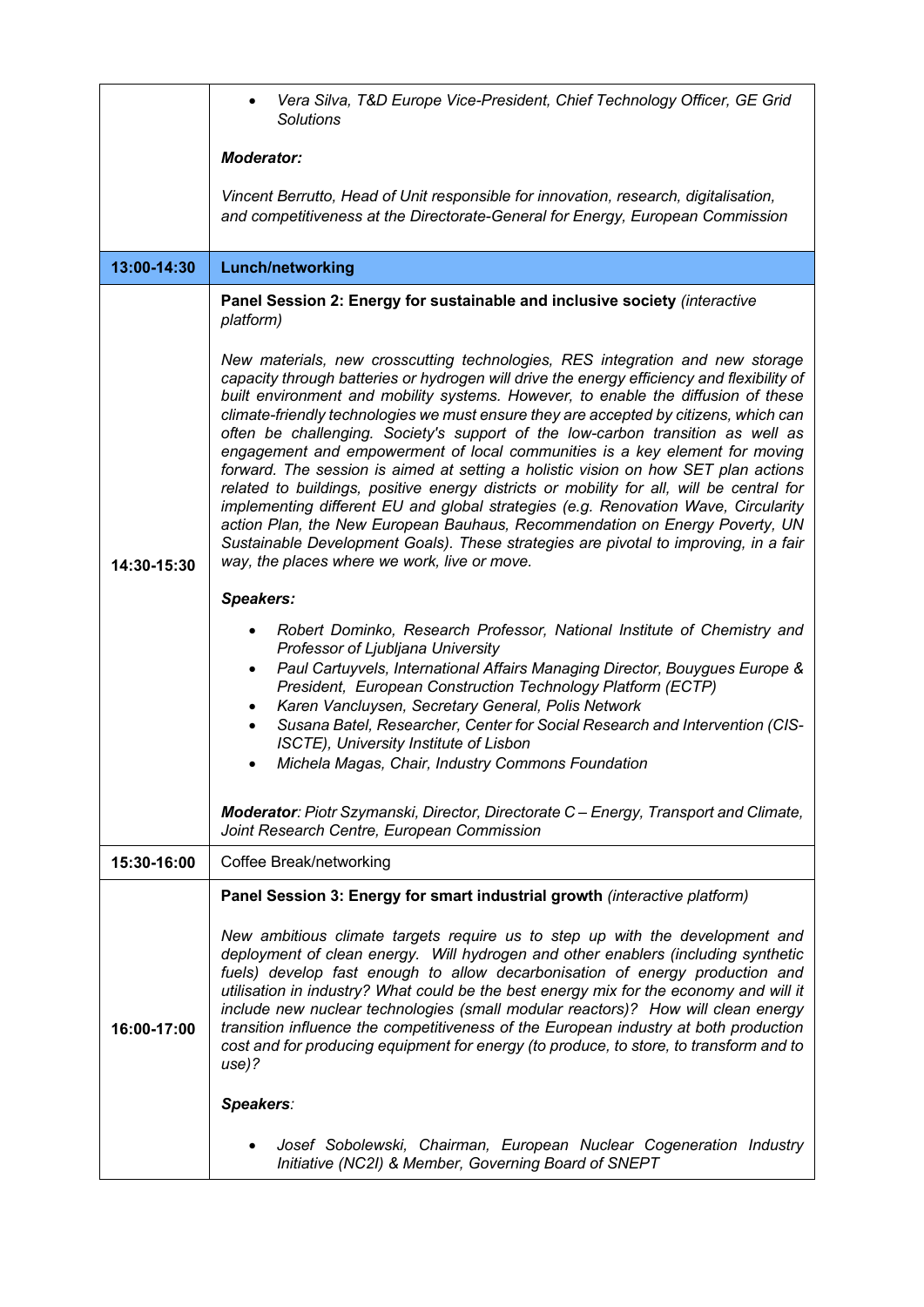|                                | Valerie Bouillon-Delporte, Hydrogen Ecosystem Director, Michelin<br>$\bullet$<br>Anne Chloe Devic, Innovation manager, European Chemical Industry Council<br>(CEFIC)<br>Axel Eggert, Director General, European Steel Association (EUROFER)<br>Rob van der Meer, Industrial Policy Director, European Cement Association<br>(CEMBRUREAU)                                                                                                                                                                                                                                                                                                                                                                                                                                                                                                                                                                                                                                                                                                                                                                                                                                                                                                                                                                                                                            |
|--------------------------------|---------------------------------------------------------------------------------------------------------------------------------------------------------------------------------------------------------------------------------------------------------------------------------------------------------------------------------------------------------------------------------------------------------------------------------------------------------------------------------------------------------------------------------------------------------------------------------------------------------------------------------------------------------------------------------------------------------------------------------------------------------------------------------------------------------------------------------------------------------------------------------------------------------------------------------------------------------------------------------------------------------------------------------------------------------------------------------------------------------------------------------------------------------------------------------------------------------------------------------------------------------------------------------------------------------------------------------------------------------------------|
|                                | Moderator: Rosalinde van der Vlies, Director, Directorate C - Clean Planet,<br>Directorate-General for Research and Innovation, European Commission                                                                                                                                                                                                                                                                                                                                                                                                                                                                                                                                                                                                                                                                                                                                                                                                                                                                                                                                                                                                                                                                                                                                                                                                                 |
| 17:00-17:30                    | Show case: SET Plan IWGs snapshots                                                                                                                                                                                                                                                                                                                                                                                                                                                                                                                                                                                                                                                                                                                                                                                                                                                                                                                                                                                                                                                                                                                                                                                                                                                                                                                                  |
|                                | The session will include a brief virtual presentation of SET plan achievements after 14<br>years by presenting snapshots on SET Plan IWG success stories.                                                                                                                                                                                                                                                                                                                                                                                                                                                                                                                                                                                                                                                                                                                                                                                                                                                                                                                                                                                                                                                                                                                                                                                                           |
| 17:30-18:00                    | Matchmaking/Exhibitions<br>SET Plan internal meetings                                                                                                                                                                                                                                                                                                                                                                                                                                                                                                                                                                                                                                                                                                                                                                                                                                                                                                                                                                                                                                                                                                                                                                                                                                                                                                               |
| $19:00 -$                      | Dinner - Bled Rose Hotel (Hosted by ELES)                                                                                                                                                                                                                                                                                                                                                                                                                                                                                                                                                                                                                                                                                                                                                                                                                                                                                                                                                                                                                                                                                                                                                                                                                                                                                                                           |
| Day 2 - 26 November (half day) |                                                                                                                                                                                                                                                                                                                                                                                                                                                                                                                                                                                                                                                                                                                                                                                                                                                                                                                                                                                                                                                                                                                                                                                                                                                                                                                                                                     |
| 08:00-09:00                    | Registration and coffee/networking                                                                                                                                                                                                                                                                                                                                                                                                                                                                                                                                                                                                                                                                                                                                                                                                                                                                                                                                                                                                                                                                                                                                                                                                                                                                                                                                  |
| 09:00-10:00                    | High Level Session: The future of SET Plan (interactive platform)<br>Increased cooperation among Member States in R&I can help reach the Green Deal<br>targets. The SET plan is the core mechanism to engage with Member States, industry<br>and stakeholders, ensuring synergies between initiatives and provide a platform to<br>align efforts. Horizon Europe will lend strong support to the SET Plan through the new<br>co-funds with Member States, and co-programmed partnerships with the industry. In<br>addition, the revised European Research Area (ERA) provides a new cross cutting<br>approach on skills, data, infrastructures, dissemination or exchange of researchers. In<br>particular, the EU is developing an ERA approach to hydrogen, which needs to be<br>better linked with the SET Plan.<br>Speakers:<br>Tinne Van der Straeten, Minister for Energy, Belgium<br>٠<br>Piotr Naimski, Secretary of State for Strategic Energy Infrastructure, Poland<br>٠<br>Signe Ratso, Deputy Director-General, Directorate-General for Research<br>and Innovation, European Commission<br>Bernard Magenhann, Deputy Director-General, Joint Research Centre<br>٠<br>Mechthild Wörsdörfer, Deputy Director-General, Directorate-General for<br>Energy, European Commission<br>Moderator: Blaž Košorok, State Secretary, Ministry of Infrastructure, RS |
| 10:00-11:30                    | <b>Outreach to the citizens</b><br>World café: How do SET Plan technologies address people's and planet's needs?<br>Speakers:                                                                                                                                                                                                                                                                                                                                                                                                                                                                                                                                                                                                                                                                                                                                                                                                                                                                                                                                                                                                                                                                                                                                                                                                                                       |
|                                | Dejan Paravan, Chief innovation officer, GEN-I                                                                                                                                                                                                                                                                                                                                                                                                                                                                                                                                                                                                                                                                                                                                                                                                                                                                                                                                                                                                                                                                                                                                                                                                                                                                                                                      |
| 11:30-12:00                    | Coffee Break/networking                                                                                                                                                                                                                                                                                                                                                                                                                                                                                                                                                                                                                                                                                                                                                                                                                                                                                                                                                                                                                                                                                                                                                                                                                                                                                                                                             |